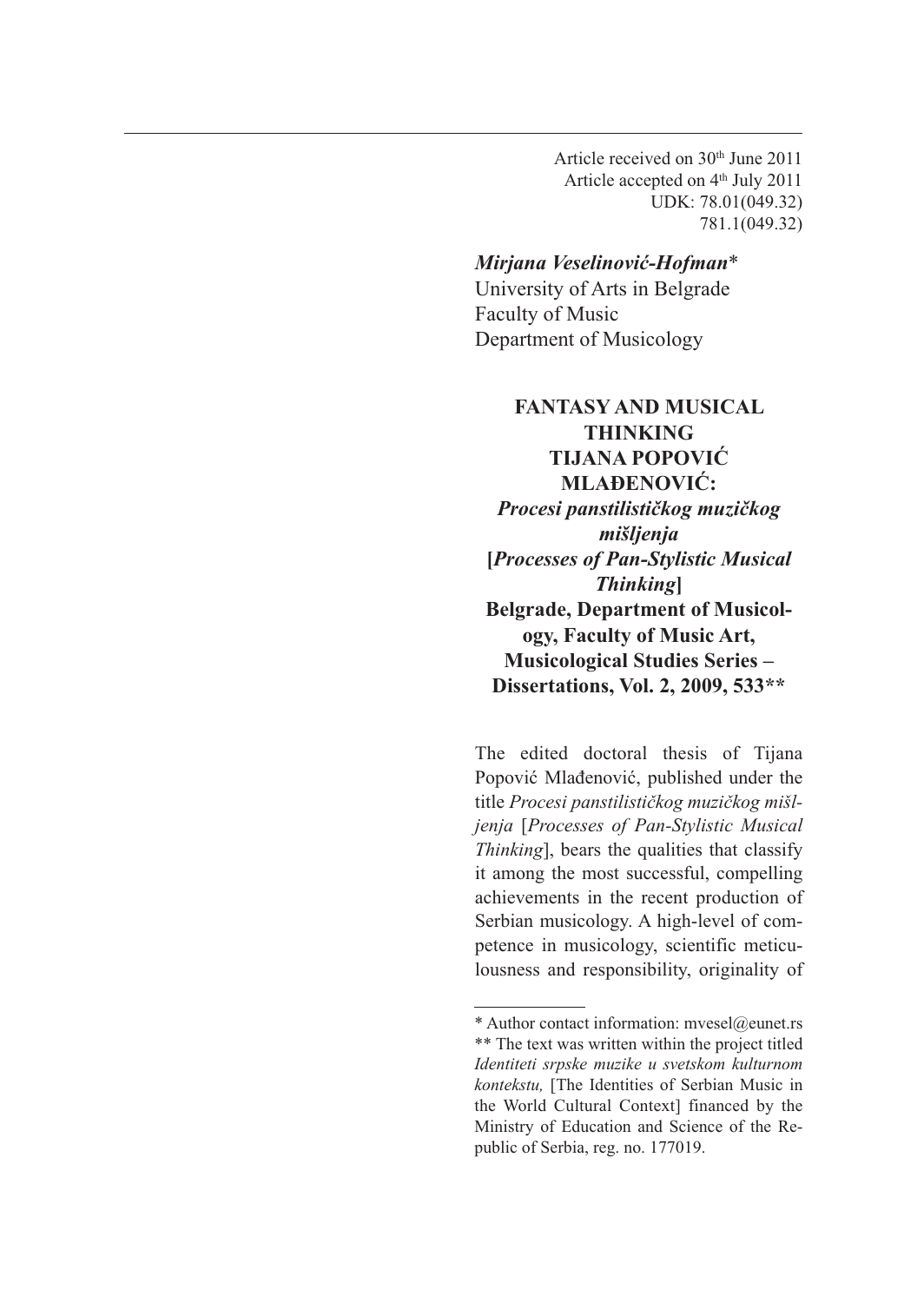interpretations of the issues she lays out, as well as the colourful language describing interdisciplinary genre characteristics, are the attributes distinguishing this work in all its dimensions.

The book consists of five voluminous parts of the main text followed by *Priče sa margine* [*Stories from the Margin*], forming almost a separate (but unmarked) part six in which those "priče" ["stories"] are brought "sa margine" ["from the margin"] of each of the five parts. Next, comments are given *Uz reprodukcije litografija i duboreza M. C. Eschera* [*With the Reproductions of Lithographs and Woodcuts by M. C. Escher*], as a factual basis for their interdisciplinary, functionalized inclusion into all formal 'units' of the thesis, and *Literatura* [*Bibliography*] containing more than 190 entries in Serbian, French, English and German. Also included are *Indeks imena* [*Index of Names*], *Beleška o autoru* [*Note on the Author*], *Rezime* [*Summary*] and *Sadržaj* [*Table of Contents*] in Serbian and English. The above content is preceded by *Predgovor* [*Foreword*] written by the author of these lines and tutor for the doctoral dissertation, and *Reč autora* [*A Word from the Author*]*,* serving as a thematic, problem-oriented and methodological introduction to the book, to the applied research orientation and global findings of the research.

Part I consists of three chapters: *Punctum saliens,* containing ten subchapters, all of which are titled *Nodus* and bear a particular specification: physics and mathematics; biophysics; information physics; philosophy and neurophysiology; philosophy, psychiatry, neurosciences and cognitive sciences; molecular neurobiology; "musical brain" and neurology; neurology of music; neuropsychology of music; cognitive psychology of music. Chapter 2 is titled *Fantastičan dijalog* [*Fantastic Dialogue*]*,* and Chapter 3 – *Fantastično hipo tetičko pitanje* [*Fantastic Hypothetical Question*].

Chapter 1 considers the generative problematic starting point of the thesis: music as thinking in sound, as the fruit of thinking *with the help of sound*. Such an assumption, as a research starting point, opens up the vast spaces of the levels of consciousness and musical thinking, the need of confronting brain sciences, consciousness sciences and musical sciences. Therefore, Chapter 1 discusses the past efforts and achievements of these sciences in shedding light on brain and consciousness functioning from the viewpoint of the meeting and interlacing of these sciences and music, actually their node points. They are treated here as nodes of a widely extended experimental and theoretical network, being the subject of the focus of this thesis in its essence.

In Chapter 2, an imaginary dialogue going on between the exponents of these sciences is actually used to dynamize and functionalize the theoretical and informative material from the preceding chapter. The material now focuses on the aspects of artificial intelligence, psychoanalysis, psychology of music, psychology, neurology of music, developmental psychology of music, neuropsychology of music, astronomy, philosophy, neurophysiology (of music), physics, mathematics, cognitive psychology of music, molecular neurobiology..., with the subject of listening, understanding, liking, loving ... music.

The last, concise chapter concentrates on the formulation of a hypothetical question logically ensuing from the previous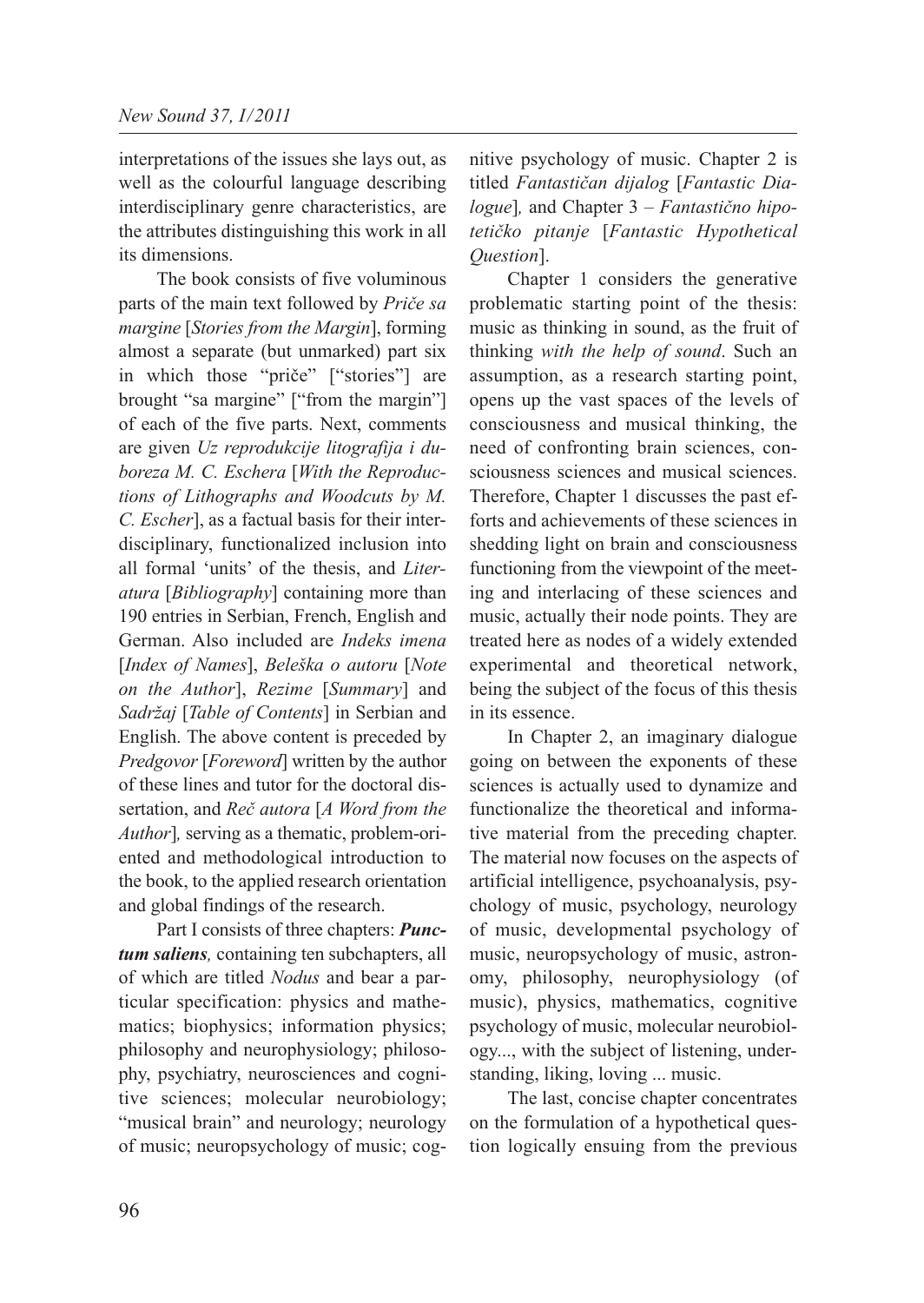discussion: what would happen to the human brain if, instead of language, music were to develop as a means of communication among people. In the context of that question and partial success of the above sciences regarding its exploration, the science of music is growing considerably richer, it is changing and being specified.

This is the subject of discussion in Part II, *Muzikologija – psihomuzikologija – neuromuzikologija. Mogućnost feedback procesa i jedinstva policentričnog područja istraživanja muzike?* **[***Musicology – Psychomusicology – Neuromusicology. The Possibility of a Feedback Process and Unity of the Polycentric Area of Musical Research***]**.

This part is organized into two chapters. The first one, titled *Na putu ka novom naučnom pristupu muzici* [*On the Way to a New Scientific Approach to Music*], consists of three subchapters, the first of which, *Otto Laske – Ka muzikologiji za XXI vek?* [*Otto Laske – Towards the Musicology for the 21st Century?*], deals with the theory supported by psychomusicology pioneers, the theory resting on an effort to clarify the cognitive processes leading to musical knowledge and knowledge about music.

The second subchapter, *Časopis "Psychomusicology" – "središte" psihomuzikoloških istraživanja* [*"Psychomusicology" Journal – "The Center" of Research in Psychomusicology*], contains information on the contribution this journal has made to the development of psychology (of music) and some of its links to musicology. Subchapter *Neuromuzikologija* [*Neuromusicology*] lists the author's comments on Marc Leman's research of the neuronal basis of musical perception and cognition. It stresses his belief that philosophic questions about music demand a revision in the light of brain research and suggests the significance of his "paradigme konvergencije" ["convergence paradigm"] as an "interdisciplinarnog neuromuzikološkog pristupa" ["interdisciplinary neuromusicological approach"].

This discussion precedes chapter *Orkestrirani koncept muzikologije: kompas u navigaciji ka novim horizontima istraživanja muzičkog mišljenja?* [*Orchestrated Concept of Musicology: a Compass in the Navigation towards New Horizons of Research into Musical Thinking?*], being actually a prelude to Part III, *Imaginabilna polemika. O disciplinarnoj pripadnosti, ili mapiranje istraživačkih polja, proučava nja fenomena muzičke kognicije* **[***Imaginable Controversy. On Disciplinary Affiliation, or Mapping of Research Fields, of Exploration of the Music Cognition Phenomenon***]**.

At this point in the thesis, the positioning of musicology itself in the field of the problem area and, first of all, the crystallization of the author's personal scientific method in studying the chosen topic are fully specified in the sense of a required interactive relationship of the 'interested' disciplines. Exactly the discussion aimed at finding out whether in such an approach one of the disciplines should, after all, be the central scientific focus provides the contents for *Imaginarna polemika.*

In this imaginary conversation of the 'participants', flowing through a sequence of seventeen chapters, all the previously mentioned disciplines state their views with the discussion being gradually oriented towards musicology and the author's valid conclusion that precisely musicology should become a discipline "koja je u stanju da napravi vertikalni presek kroz sve stratume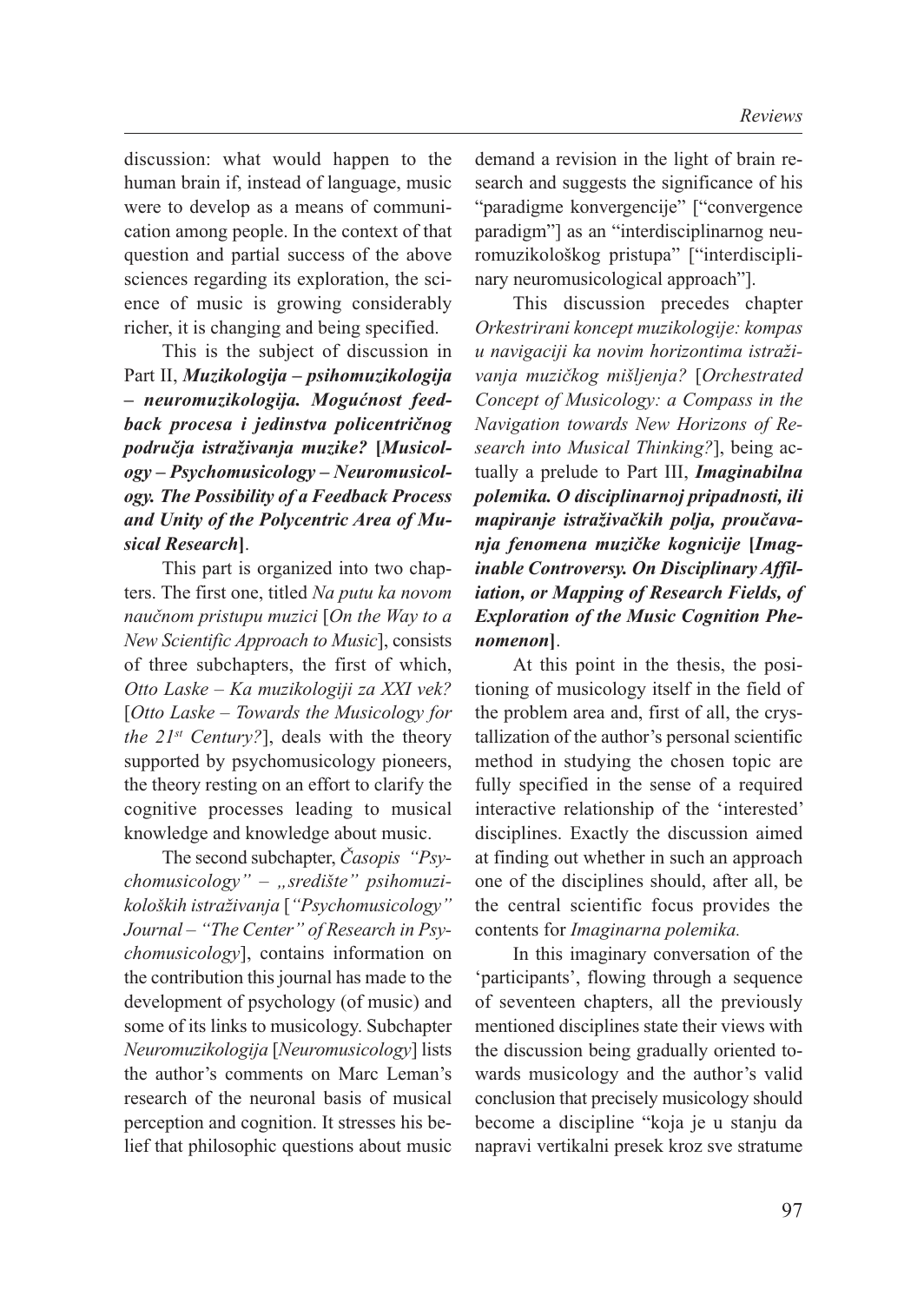bavljenja muzikom" ["able to make a vertical cross-section through all the strata of engagement in music"] (p. 206).

Paraphrasing V. Woolf's well-known sentence with its title *Moρφε je Morphœus je Morfej* **[***Moρφε is Morphœus is Morpheus***]**, the following part is a continuation of the above conclusion, it materializes and elaborates on the author's main thesis about the forms of *musical* manifestation of "muzike kao oblika mišljenja" ["music as a way of thinking"], resting on the processes that are universal or pan-stylistic. Being of the opinion that the best arguments supporting this thesis can be put forward in the sphere of musical fantasy since fantasy has always been the area of the essential deviation from what is adopted and standard, T. Popović Mladenović first specifies this method in the chapter *Generički, panstilistički procesi muzičkog mišljenja* [*Generic, Pan-Stylistic Processes of Musical Thinking*].

Further on in her discussion, she determines the applicability of cognitivist knowledge and procedures in the field of musicological research into musical thinking by examining musical thinking – she puts the musicological approach in the prism of Mary Louise Serafine's theory of musical cognition, comparing the theory with the aspects of Lawrence Kramer's theory of culturology (in chapter *Generički i stilski specifični procesi; autonomija i kontingentnost* [*Generic and Stylistically Specific Processes; Autonomy and Contingency*]), and with Predrag Ognjenović's theory about art as a dream manifested externally (in chapter *Muzika kao eksternalizovani san* [*Music as an Externalized Dream*]).

From these theoretical essentials, in the final chapter of Part IV, *Muzikodinamika pandimenzije muzičkog mišljenja* [*Music Dynamics of Pan-Dimensional Musical Thinking*], Popović Mlađenović enters the domain of inexplicit fantasy 'dreaming' in the music of Mozart – in the  $1<sup>st</sup>$  movement of his Piano Sonata in E-flat Major, K. 282; of Reger – in Piano Variations on a theme by J. S. Bach, Op. 81; and of Debussy – in piano preludes *Feuilles Mortes*, *Voiles* and *La Puerta del Vino*. The author contrasts the analyses of these compositions, given by Carol Krumhansl, Elisheva Rigby-Shafrir and Michel Imberty respectively, with her own, giving shape to three subchapters. The analyses were performed from the perspective of and in keeping with the theories of the above authors. In them, she identified the cognitivist, culturological and psychoanalytical approach respectively. Thus, she interpreted Mozart's Sonata in subchapter *Kognitivistički i muzikološki pristup* [*Cognitivist and Musicological Approach*], Reger's Variations in subchapter *Kulturološki i muzikološki pri stup* [*Culturological and Musicological Approach*], and Debussy's preludes in subchapter *Psihoanalitički i muzikološki pri stup* [*Psychoanalytical and Musicological Approach*].

The analyses yielded several insights: the results of both experimental and musical analytical processes match to a high degree; pan-dimensional musical thinking had a culturological influence on stylistically modified states of music; and the perception of time and its ephemerality make the basis of musical semantics.

The last part, titled *Φavtaσóσ je Phántasos je FANTAZ* **[***Φavtaσóσ is Phántasos is FANTAZ***]**, consists of three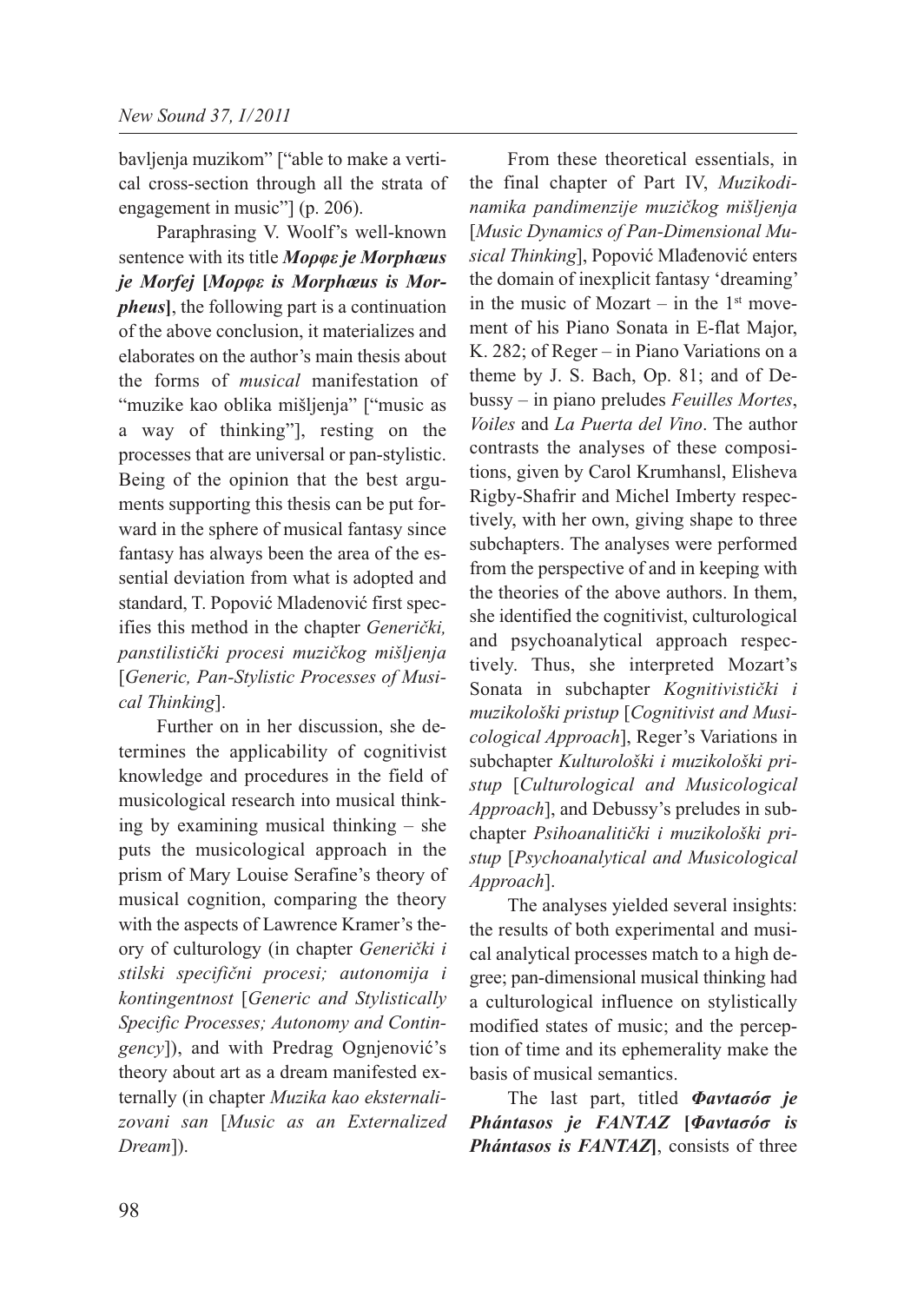chapters: *Otvorenost prostorvremena* "žive *tačke"* [*Openness of the Space-Time of "Live Point"*]*, Muzička fantazija kao "druga scena" muzike* [*Musical Fantasy as "Another Scene" of Music*] and *Muzička fantazija kao "senzorijum" pandimenzije muzičkog mišljenja* [*Musical Fantasy as the "Sensorium" of Pan-Dimensional Musical Thinking*] */ Scenario / Fantasie qui es-tu, où es-tu?*

Here, pan-dimensional musical thinking is explored in the field of musical fantasy as a 'now formal element' of the musical form in the structural freedom of which, on the wings of creative daydreaming and imagination, many shifts in orientation and ways of thinking take place.

In subchapter *Fantazija (elementi za jednu skicu)* [*Fantasy (Elements for an Outline)*], the author initially discusses the meanings of the word "fantasy" and afterwards, within the same subchapter, treats the positions of fantasy *"... u teoriji stvaralaštva"; "... u 'epohi estetike'", "... u 'epohi psihoanalize'"* [*"… in the theory of creative work"; "… in 'the epoch of aesthetics'", "… in 'the epoch of psychoanalysis'"*], and *"... u 'epohi antropologije'"* [*"… in 'the epoch of anthropology'"*], taking into account the interpretation of fantasy given by Miloš Ilić, the relationship between imagination and fantasy interpreted by Danko Grlić, the perception of fantasy by Freud, Adler and Jung, and the perception of imagination by Durand.

Chapter *Muzička fantazija kao "druga scena" muzike* deals with Lacan's perception of fantasy as the key 'protagonist' of his theory. Following immediately is the chapter Muzička fantazija kao "senzori*jum" pandimenzije muzičkog mišljenja* where the author first explores the differ-

ences between musical and conceptual thinking, aiming to find out *what* the *Law* in music actually *is*, so liberally violated and confronted by fantasy which at the same time embodies pan-dimensional musical thinking. Her answer suggests that the nature of this law lies exactly "in the processes of the pan-stylistic dimension of musical thinking".

*Scenario* gives a detailed history of fantasy in music, including a well laid out, descriptive list of works with fantasy explicitly contained in their headings, subheadings, nature, etc. Here, fantasy is treated with good reason as a form allowing a composer full freedom to create something other than the usual content, the freedom resting on the infinite uplift of Phantasos which strongly affected many other non-fantasy musical genres and formal patterns, and the principle of which – as the symbol and ground of creative freedom – was the source of virtually all crucial changes in the history of musical genres, forms and means, until about 30 years ago when, in the author's opinion, "muzička fantazija izgubila" ["musical fantasy got lost"]. Outlining the answer to the question where it actually "nestala" ["disappeared"], in the final conclusions of her entire study, the author reminds us of 'fantasy-like' titles of some of the works by local artists, deciding that the fantasy in them is a "trail of memory", the *unconscious*, latency and search ("za detinjstvom", "moći misli", "nadom"...) [("for childhood", "for the power of thought", "for hope"…)]. Finishing her study, she expresses her opinion that today, at the time when everything is allowed, there is no need for the fantasy world of *otherness*, the world where standards would be violated or which, based